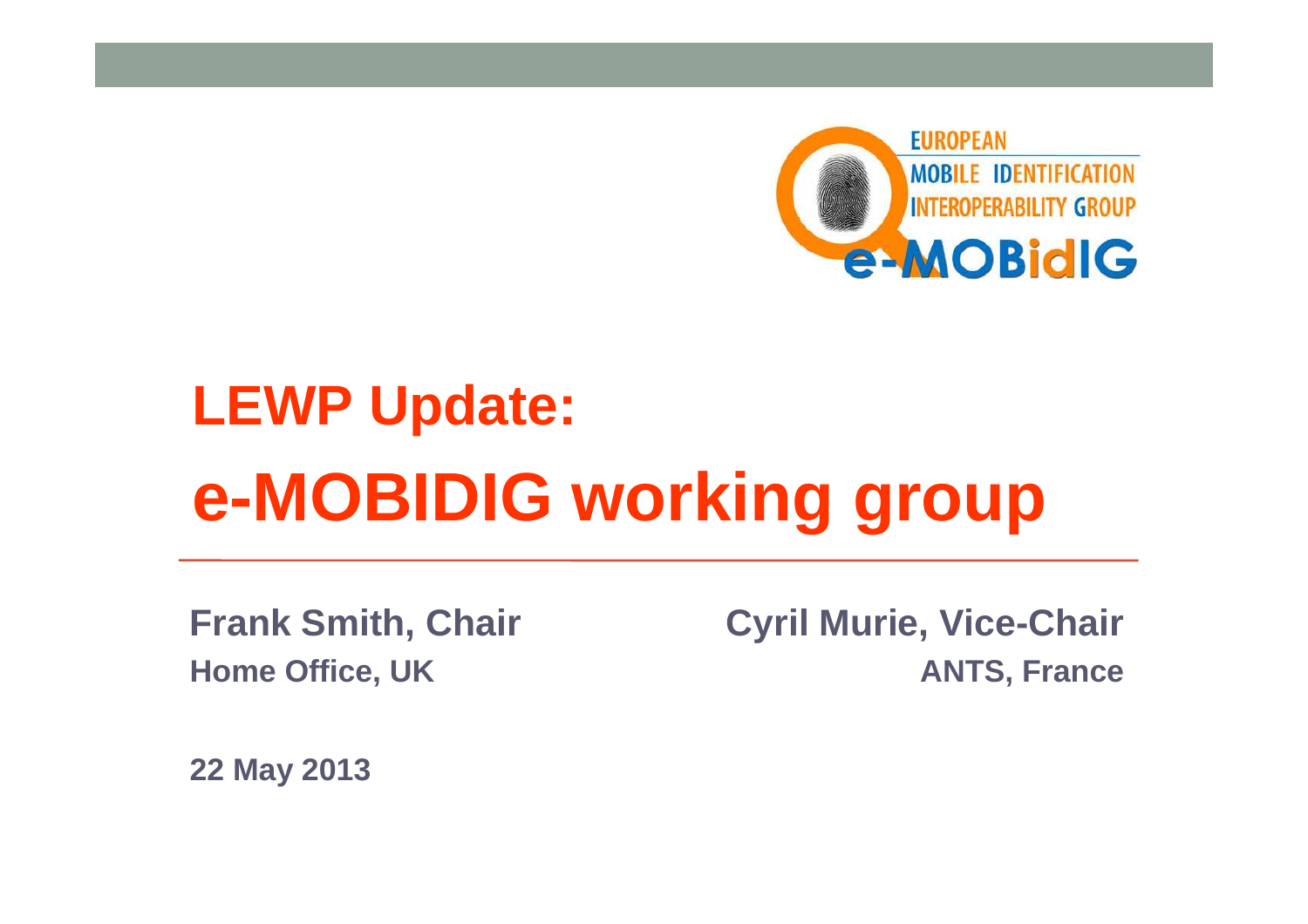# Note for e-MOBIDIG working group

- This presentation has been updated after the presentation to Law Enforcement Working Party (LEWP) by Frank Smith (Chair) and Cyril Murie (Vice-Chair) on 22 May 2013
- The following slides were as presented and/or reflect the discussion and questions that took place.
- Chair and Vice-Chair welcomed the opportunity to update LEWP on the work and role of e-MOBIDIG, and developments in national solutions.
- Useful contact established with **Patrick Padding**, lead for **ENLETS**working group of LEWP (<u>patrick.padding@klpd.nl</u>): this LEWP working group monitors technology developments for the police.
- **France** and **Belgium** asked whether e-MOBIDIG and ENLETS overlap.<br>We agreed it was important a MOBIDIC and ENLETS co eperate and to We **agreed** it was important e-MOBIDIG and ENLETS co-operate and to work effectively, avoiding duplication.
- ENLETS was represented at Dublin meeting by **Hans Wanderstein** of Belgium who is a member of the ENLETS core group. Will continue.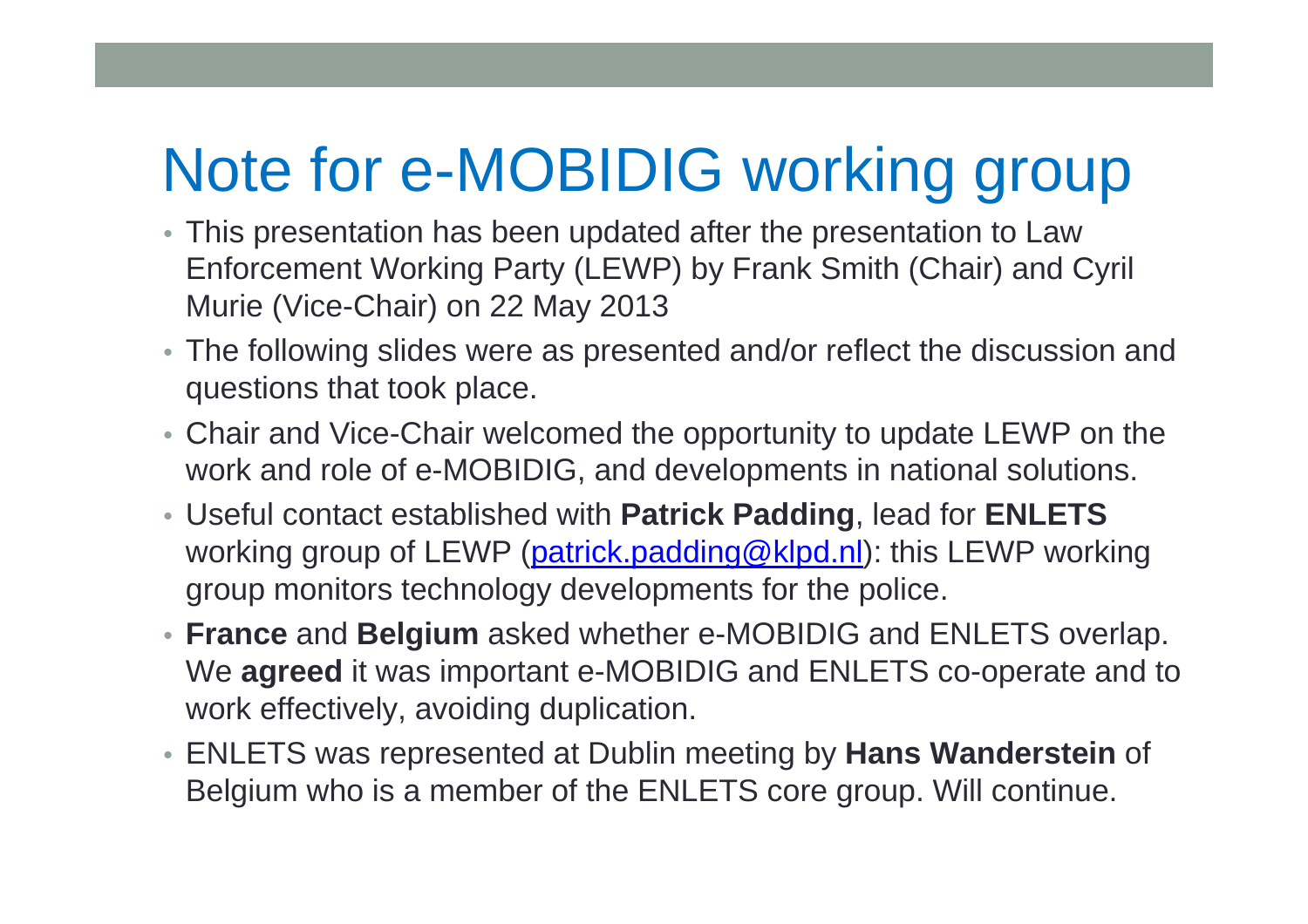# Mobile ID for police and immigration

- **Mobile solutions are developing rapidly...** smartphones,<br>tablets, 4G mobile communications more to come tablets, 4G mobile communications… more to come
- **e-MOBIDIG** seeks to understand implications of this technology for police + immigration, share good practice, help Member States to avoid repeating costly mistakes
- **Previous reports to LEWP**—Nov 2010 and June 2011
- Meetings since… **Stockholm**, Sept 2011; **London**, March 2012; **Dublin**, March 2013
- **Website** (publications, meetings): www.e-mobidig.eu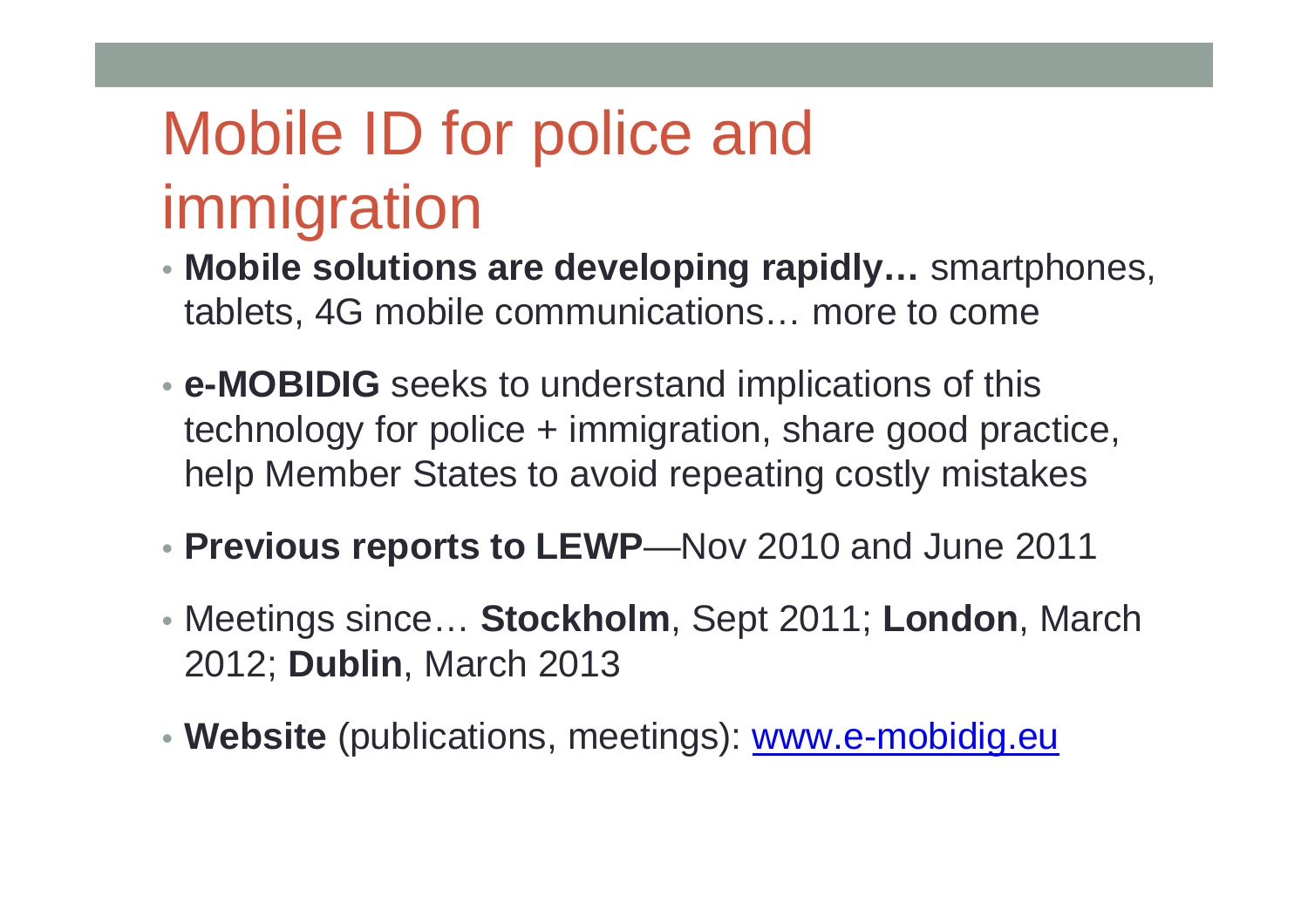# Dublin, March 2013



Uachtaránacht na hÉireann ar Chomhairle an Aontais Eorpaigh **Irish Presidency of the Council** of the European Union

- **Successful** meeting 2 months ago (with thanks to our Irish hosts)
- **26 participants**, from 9 countries + 3 companies
- **Presentations** on delivery of mobile solutions (Netherlands, Switzerland and UK); industry perspective; standards; systems integration; **discussion**
- Work on an e-MOBIDIG **requirements** paper
- **Key reflection**—more mature and substantive solutions now emerging. **Video** with extracts from Netherlands and UK police shows this (after next slide)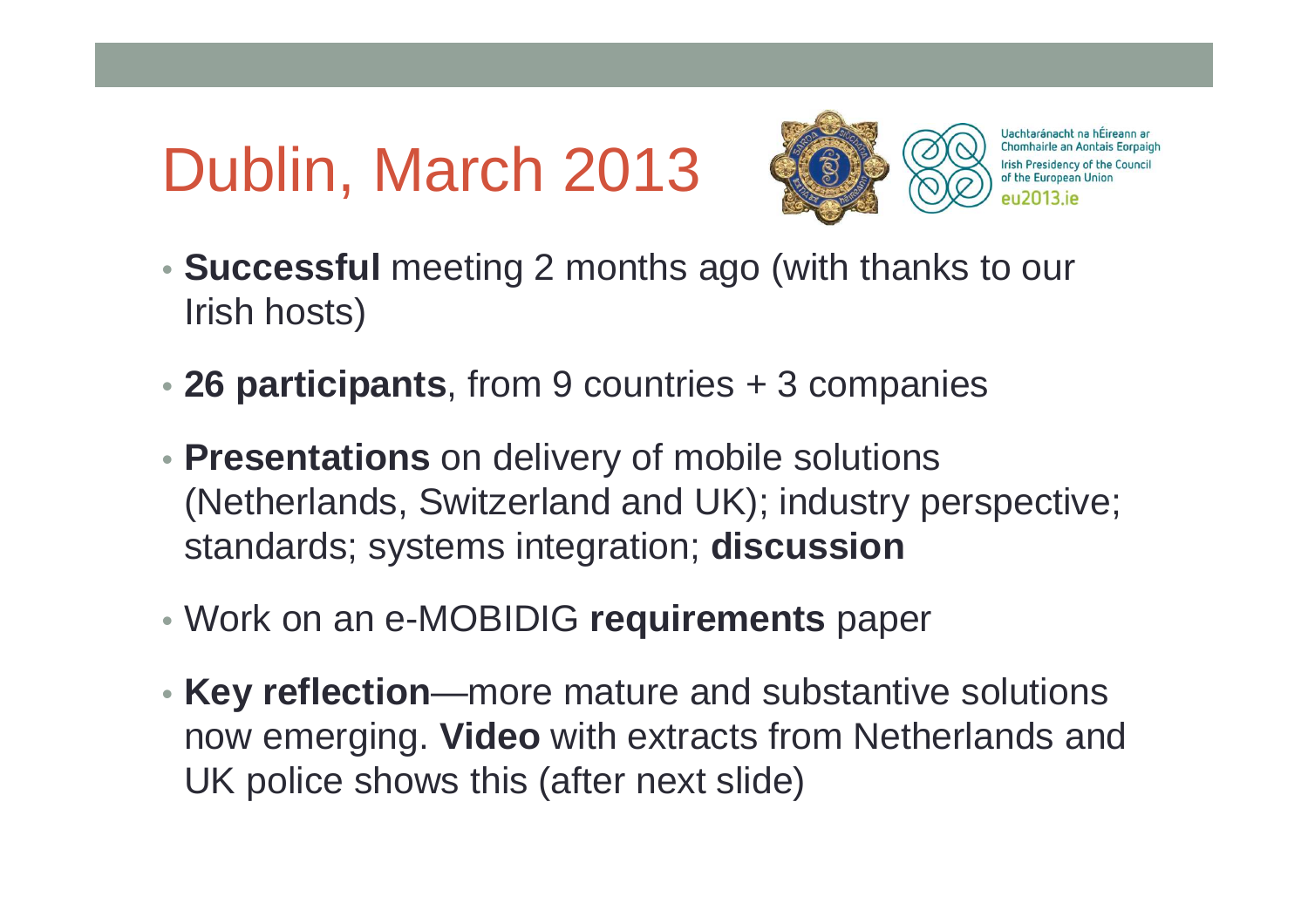### **Participants**



Uachtaránacht na hÉireann ar Chomhairle an Aontais Eorpaigh **Irish Presidency of the Council** of the European Union eu2013 ie

- **Ireland**—Noel Clarke, Denis Ferry, Kevin Ryan…
- **Belgium**—Fabian Klinsport, Hans Wanderstein
- **Estonia**—Mariann Zukovits
- **France**—Cyril Murie, ANTS (Vice-Chair)
- **Netherlands**—Ad van der Maijden, Jean de Swart, Cor de Jong
- **Poland**—Michal Behrendt
- **Sweden**—Stefan Danielsson, Brit-Louise Wahlberg
- **Switzerland**—Ernst Zeller, Ivo Mainati
- **UK**—Frank Smith (Chair), Cleaven Faulkner, Geoff Whitaker
- **Industry**—Accenture, IBM, Gemalto

**Video…**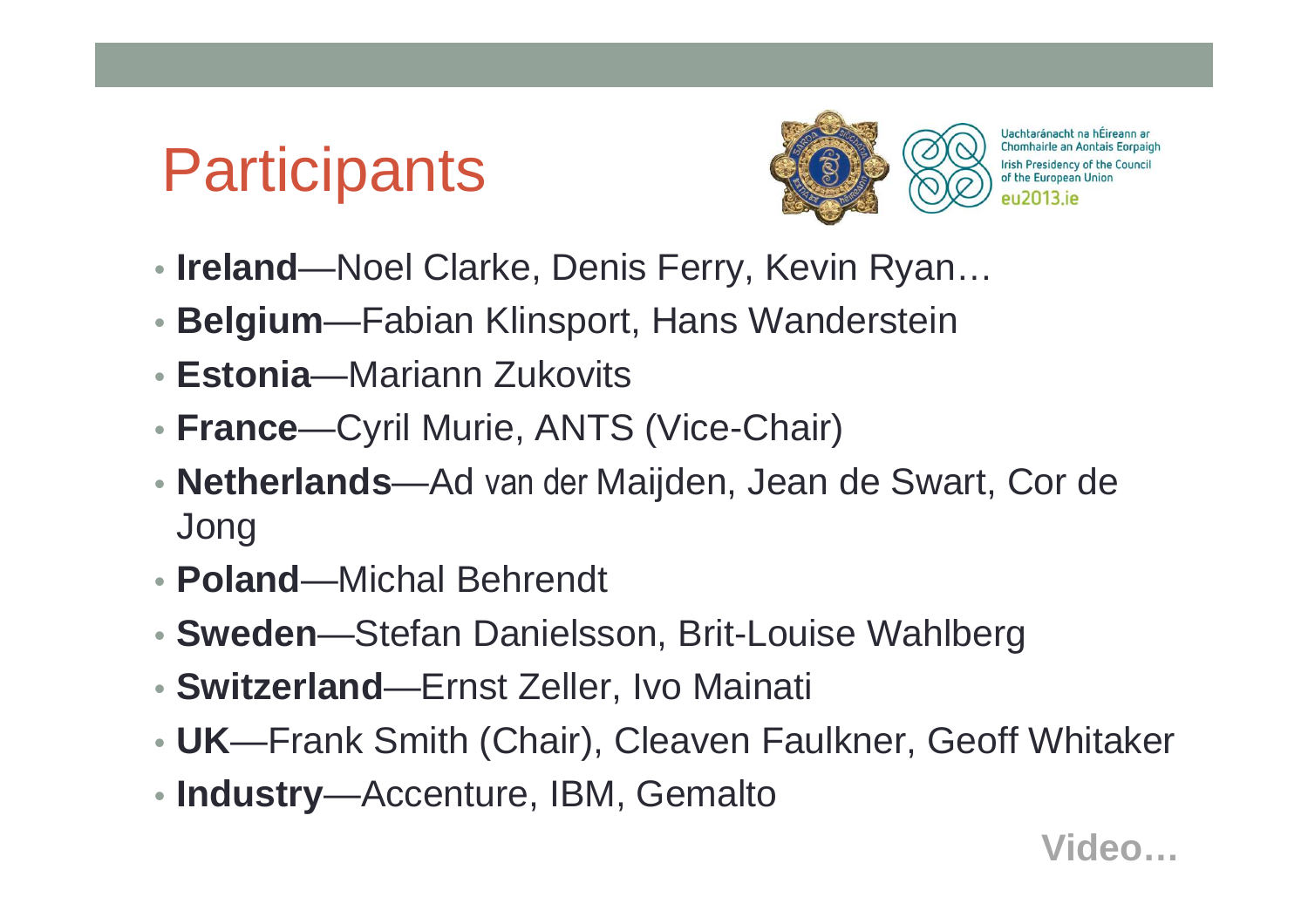### Summary of Video

- Video extracts from Netherlands and UK (Hampshire)
- Briefing for front-line police officers on why they are being given a mobile solution—very similar messages in both
- Uses include on train border control; on street / mobile patrol; use everywhere; access at the front-line what you would otherwise have to return to the police station to do
- Saving of time / distance driven / avoidable arrests / shorter investigation time / better outcome…
- "We all want to protect the public and catch criminals…this is one of the most important developments in police equipment introduced in my police career, to do that".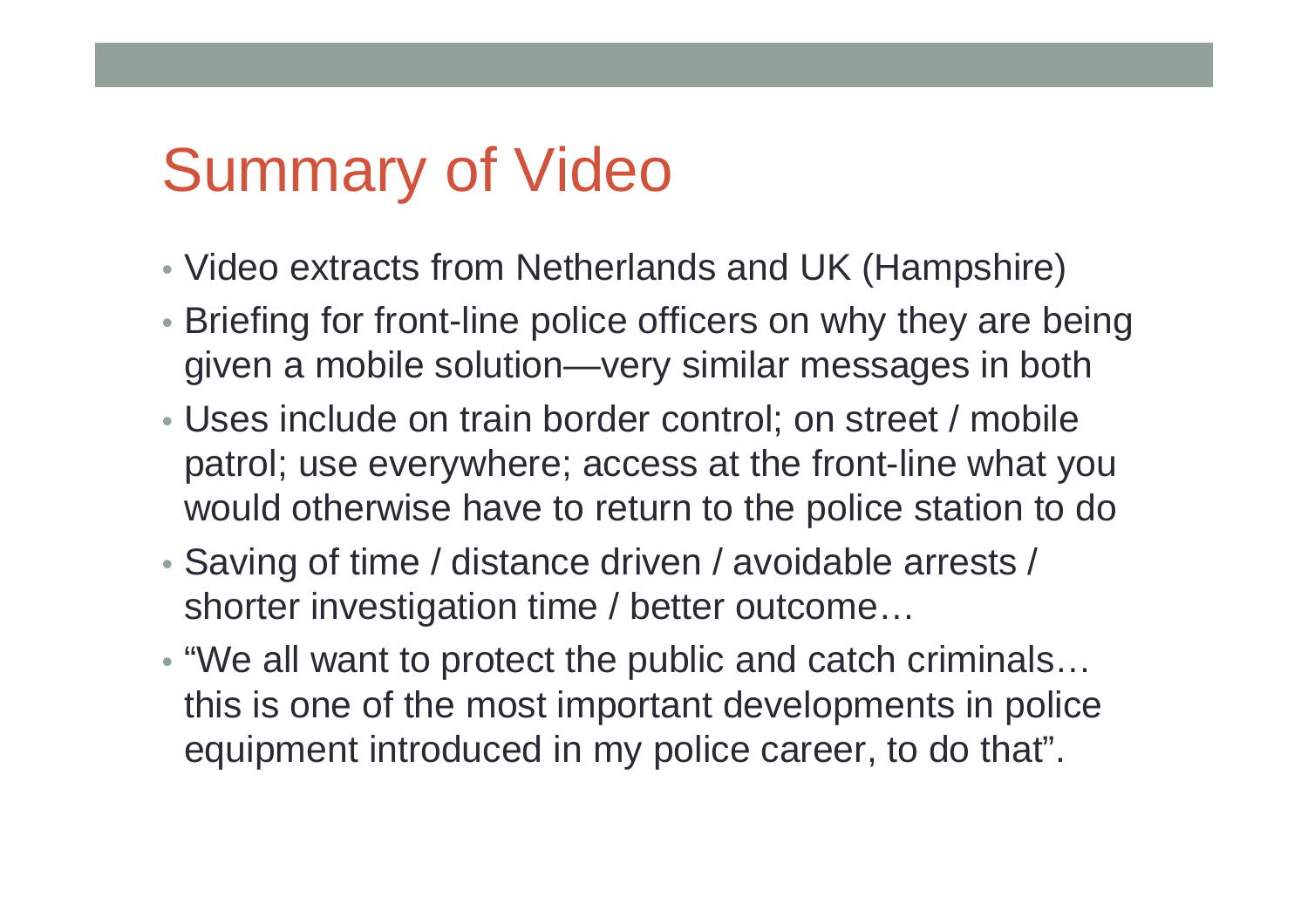### Lessons highlighted by the video

- **Video** is a good way to present the solutions: they are **real**, not theoretical. They 'come alive'
- Netherlands and UK: **similar** messages and content
- Powerful **business benefits** are possible now
- Officers **welcome** a good solution that helps them
- Need for **business change** (not just technology), visible senior management leadership, support to users
- You have to **drive the initiative** to make it happen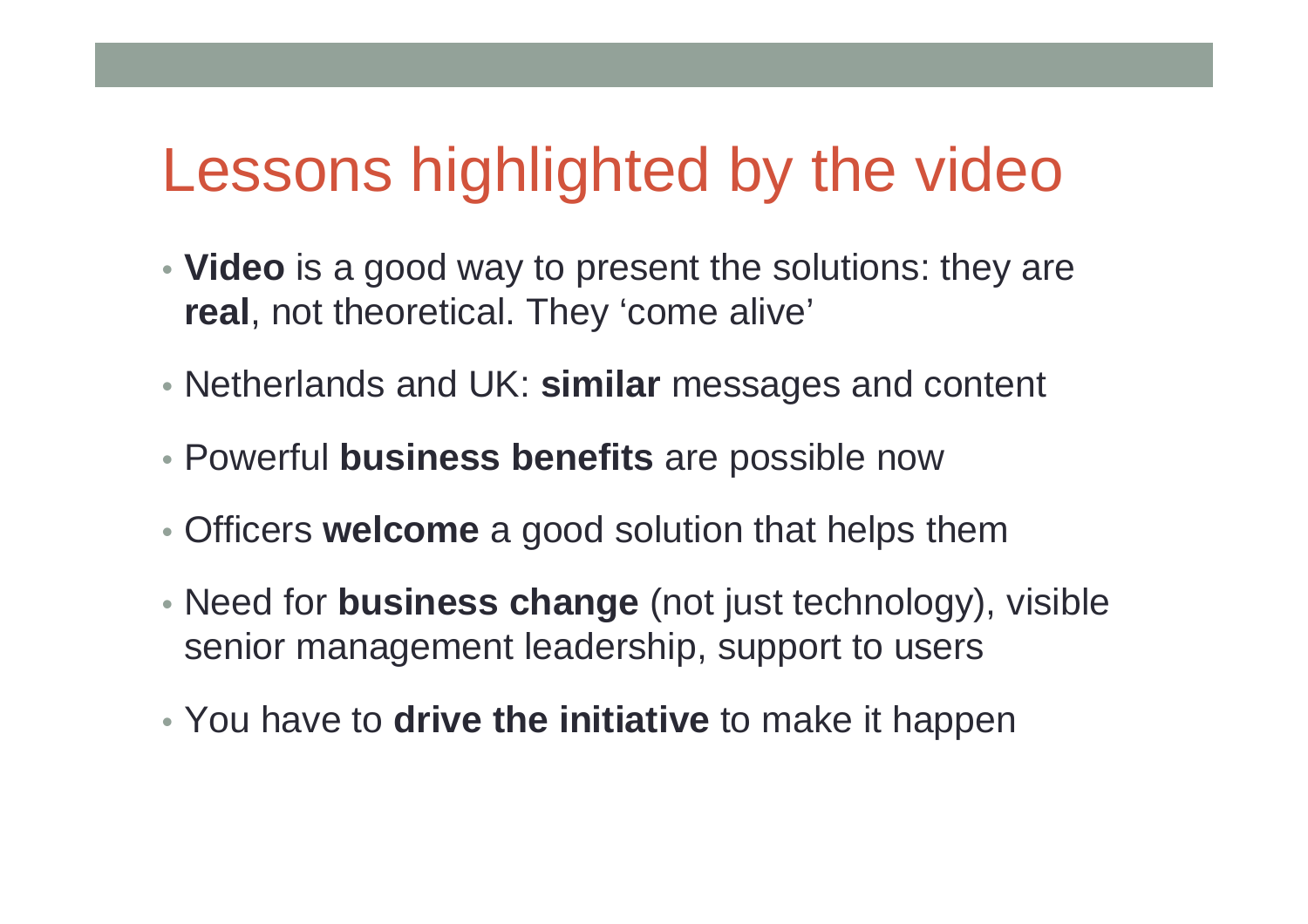# Dublin, March 2013



Uachtaránacht na hÉireann ar Chomhairle an Aontais Eorpaigh **Irish Presidency of the Council** of the European Union eu2013 ie

- **Challenge** from out host, Deputy Chair of LEWP…
- **(1)** What will mobile solutions for police + immigration look like in 3 to 5 years' time (2016–2018)?
- **(2)** what should e-MOBIDIG be doing to assist MSs achieve that vision?
- **(3)** please come to LEWP and tell us what you think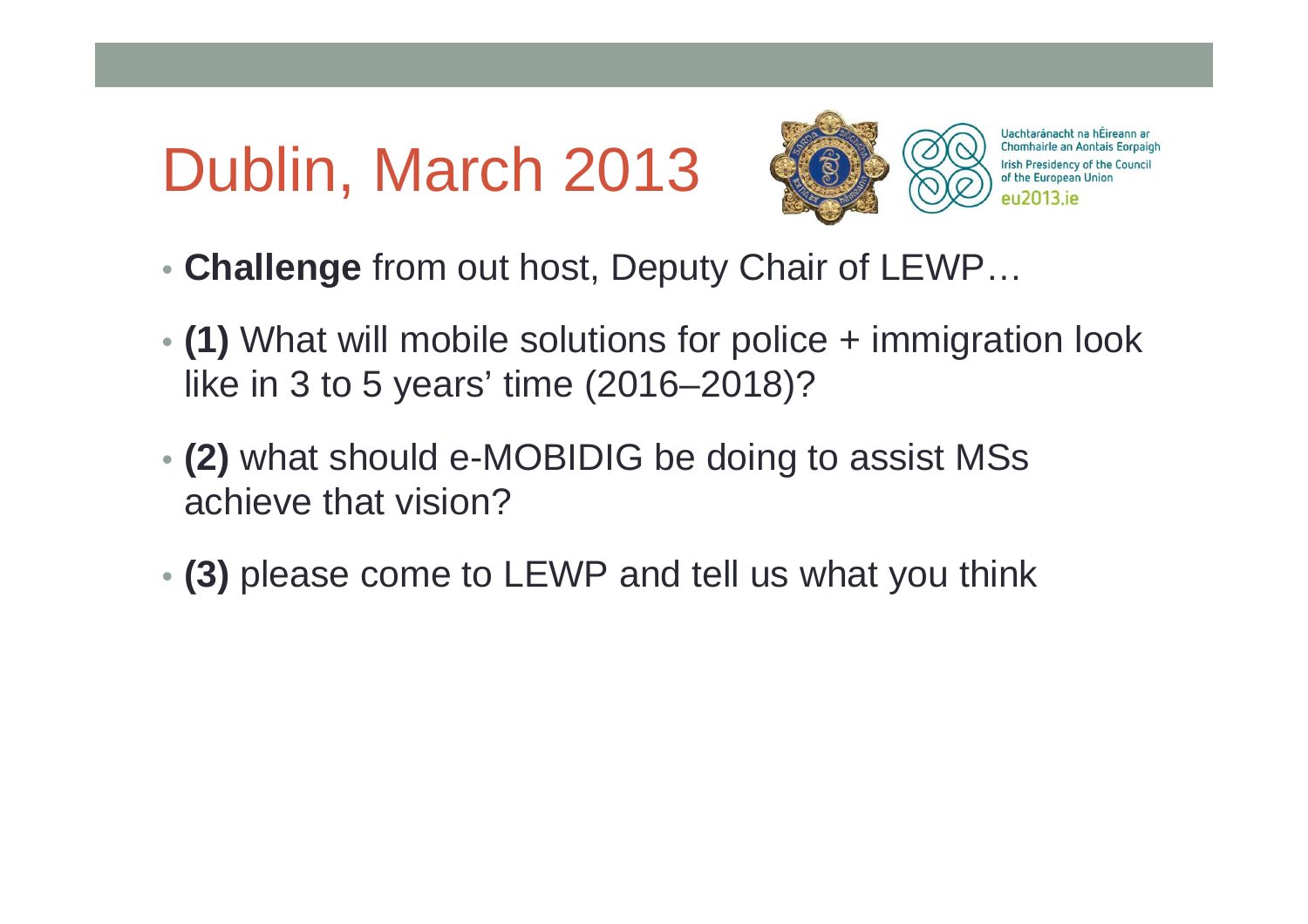#### 3 to 5 year Vision (1 of 2) …

- **(1)** Mobile solutions / mobile working will be **standard** for mobile police / immigration operations
- **(2)** This means having **immediate access** 'in the field' to key information you need there, not having to go back to base just to access technology
- **(3)** We will see **static / mobile convergence**… less emphasis on 'mobile' as something special, just ensuring better access to information / ID, when / where needed
- **(4) Better connectivity** (faster, more available), but still a need for maximising **offline** capability, too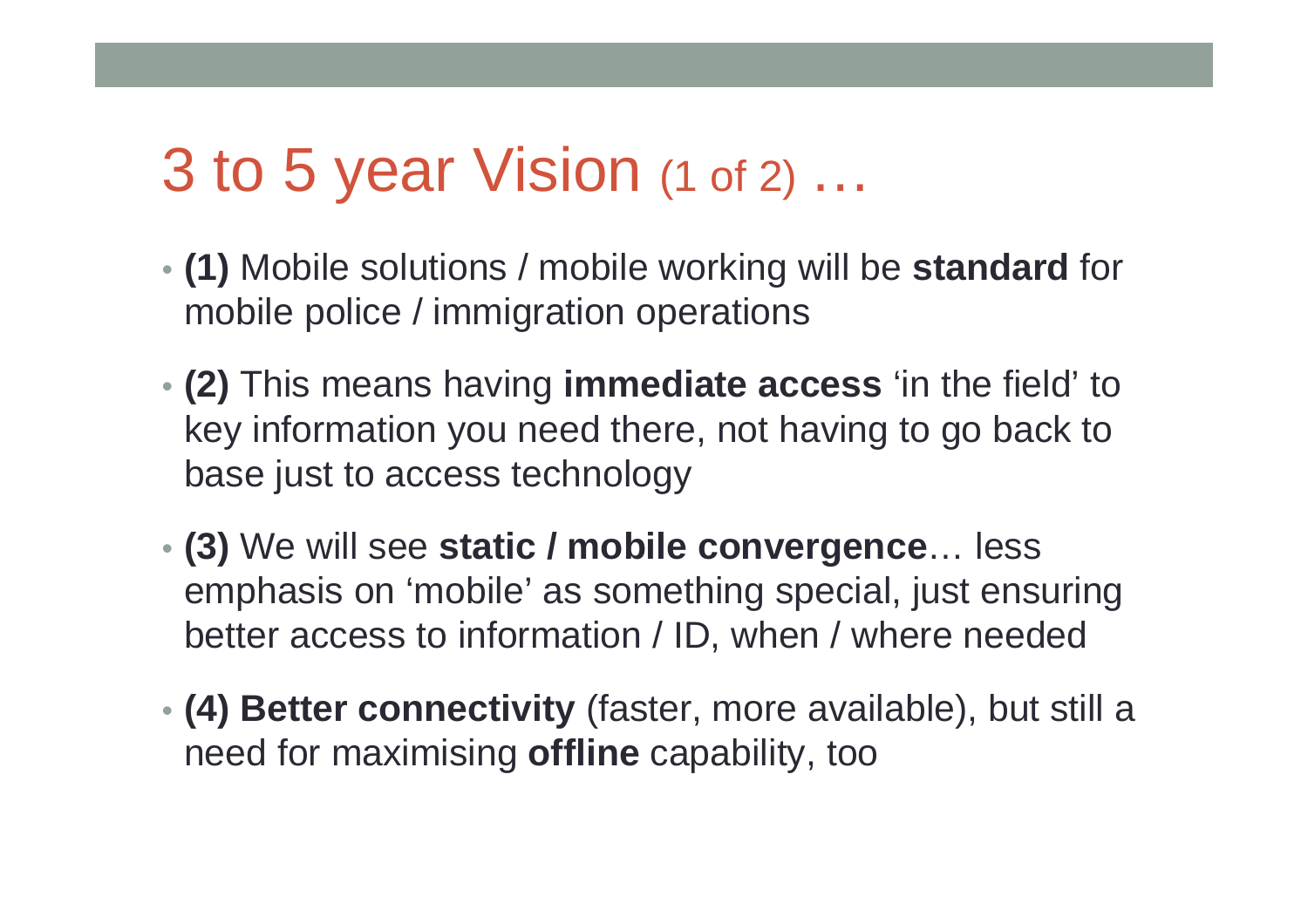#### 3 to 5 year Vision (2 of 2) …

- **(5)** Improved, more mature **security** solutions
- **(6)** Better **management of searches** over multiple systems (e.g. fingerprints → reference information → optimised<br>package of results, summarised for operational need) package of results, summarised for operational need)
- **(7) Multi-mode biometrics**—fingerprints (joint police / immigration access?), face identification / matching?
- **(8) Video** solutions—body worn, evidence recording, live transmission to control centre?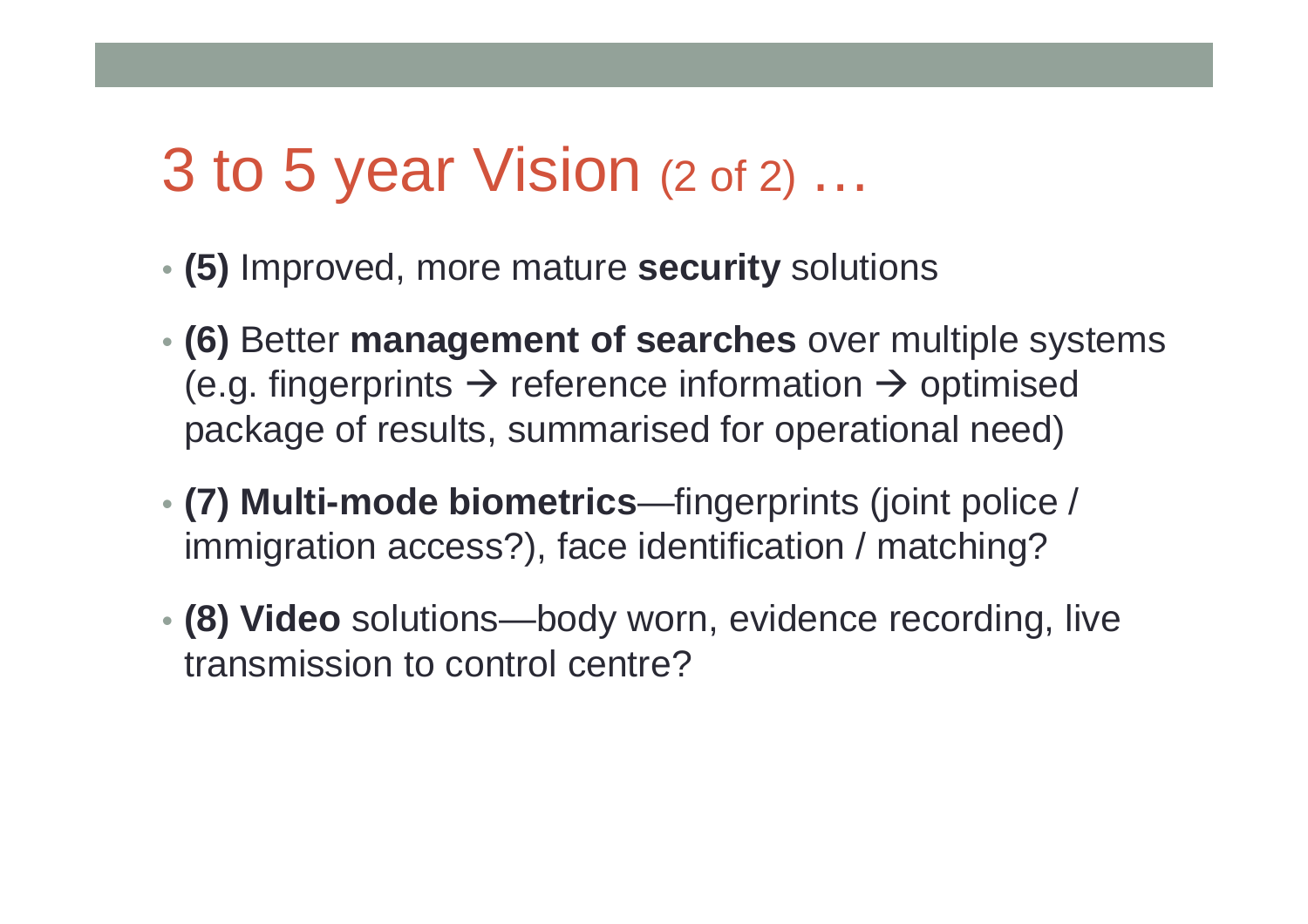# Work programme for e-MOBIDIG

- We recommend the WG should **continue**: useful work to do
- **Monitor + report** on emerging technology and solutions
- Capture and publish **good practice**, reacting to what is happening, for use by countries; give **advice**
- **Innovate** in the WG to keep our activities relevant + useful
- Engage with **LEWP** (we welcome this)
- Engage with **EU Presidency**, e.g. hosting meetings
- Chair from **within** the WG, for continuity
- Meet about **2 times a year**